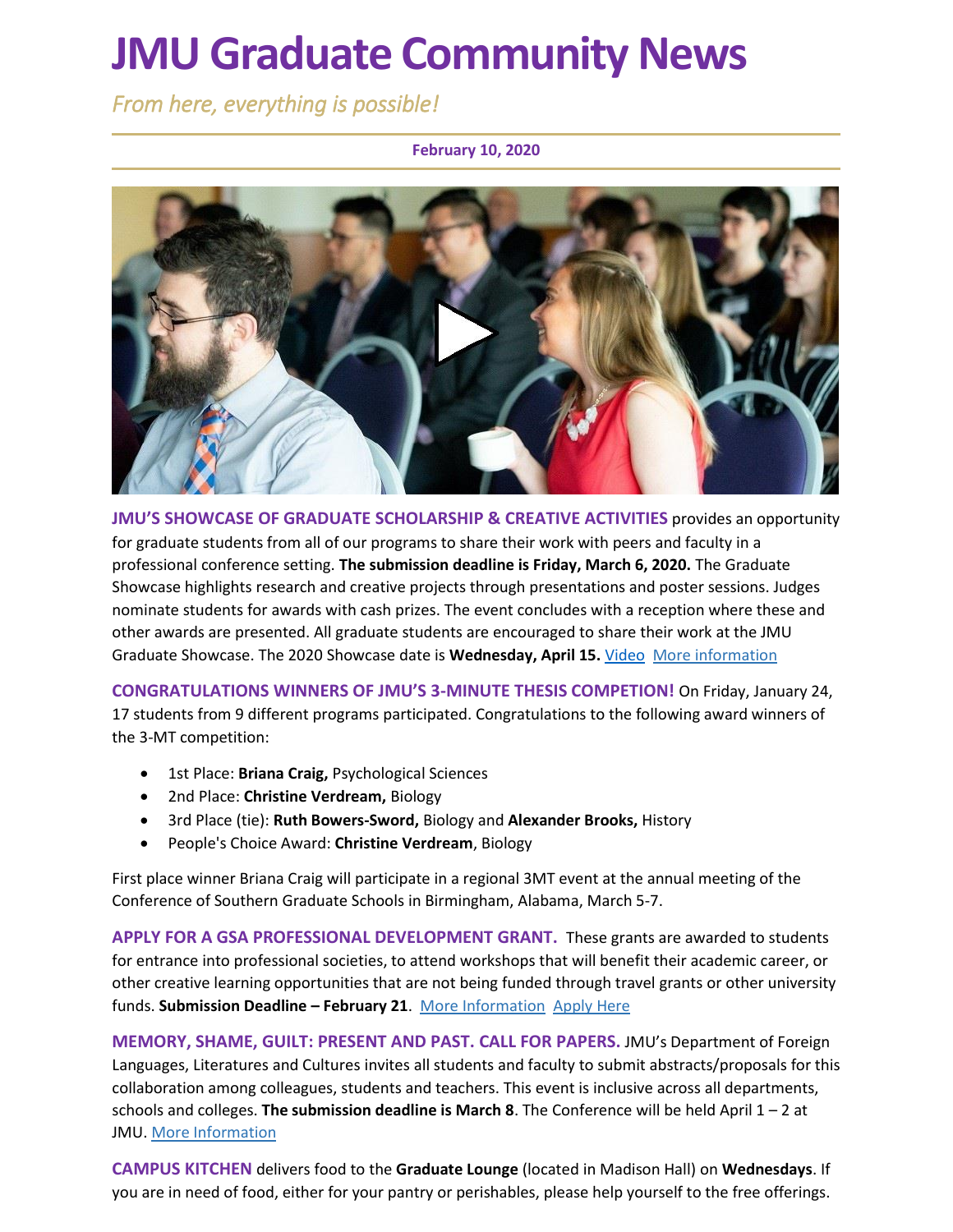Pantry items are stocked in the kitchenette and perishables in the refrigerator. JMU's Campus Kitchen recovers food and connects it to people who need it. **Please provide your own Ziploc or other bag for transporting perishables.** "Like" [JMU's GSA on Facebook](https://www.facebook.com/JMUGSA/) to get updates on deliveries.

**THRIVE** is dedicated to providing meaningful support and growth opportunities for graduate students of diverse perspectives. Watch for THRIVE event notifications in your inbox, on the [THRIVE Facebook page,](https://www.facebook.com/ThriveJMU) and th[e THRIVE Website.](https://www.jmu.edu/grad/THRIVE/)

**SHARE YOUR CHALLENGING EXPERIENCES AND RECEIVE SUPPORT.** Help is available through a JMU community student support system called [REBOUND](https://sites.lib.jmu.edu/rebound/)**.** Share your personal stories of setbacks and how you were able to overcome them. Find support and resources to help you cope with current challenges, and read stories from others who have worked through similar difficult situations[. More](https://sites.lib.jmu.edu/rebound/)  [Information](https://sites.lib.jmu.edu/rebound/)

**THE NATIONAL GRAD CRISIS LINE** is a resource for graduate students needing confidential counseling, crisis intervention, suicide prevention, and information and referral services, provided by specially trained call-takers. [More Information](http://gradresources.org/crisis/) or call 1-800-472-3457.

**NEED A GRADUATE ASSISTANTSHIP OR A JOB?** There are currently 4 Graduate Assistantships, 41 Student Positions, and 7 wage positions posted on JMU JobLink. Most positions are open to full-time graduate students from all programs who have appropriate experiences and interest. [More Information](https://joblink.jmu.edu/)

## Upcoming Events

**THE GSA FIRST GENERAL BODY MEETING** is this **Monday, February 10**, in The Graduate Lounge, Madison Hall, 4th floor at **6:00 pm**. Find out how to get involved, learn about the events coming up, etc.

**DIVERSIFYING SCHOLARSHIP RESEARCH CONFERENCE** featuring research by students and faculty on topics such as diversity, inequality. The goal of the event is to highlight research on marginalized topics and promote diversity in scholarly endeavors. Event date **Friday, February 21** at **UVA**[. More](https://uva.theopenscholar.com/diversifyingscholarship)  [Information](https://uva.theopenscholar.com/diversifyingscholarship)

**FAMILIES IN MOTION** presented by the Morrison Bruce Center, is an opportunity for your family to be active together, while learning about different components of health and wellness! This event will be filled with fun activities focusing on cardiovascular health, strength, body awareness, and mindful eating habits. Begins **Saturday, February 22, 10:00 am - 12:00 pm**[. More Information and Registration](https://www.jmu.edu/kinesiology/cppagw/fim.html)

**FREE SPEECH AND NORMS OF INQUIRY** will be the focus of the civility and disagreement conference sponsored by JMU's Logic and Reasoning Institute. This is a free event open to the JMU community. No registration is required. You can attend any or all sessions. **February 28, in The Hall of Presidents (top of D-Hall)** [More Information](https://www.jmu.edu/news/philrel/2020/02-03-civility-and-disagreement-conference.shtml)

**COORDINATING PLANTS FOR YOUR GARDEN.** This Spring Lecture Series occurs on **Wednesdays 12- 1 pm, February 12, March 25, and April 15**. *Attendees will be given informational plant lists and a 20% off coupon valid for either of our spring plant sales.* [More Information and Registration](https://docs.google.com/forms/d/e/1FAIpQLScXNFKPTfoVBNKpSN7EVaOAt6jzzD9W83So4F8u1A2i-1iWog/viewform)

**DISABILITY AWARENESS WEEK 2020** is **March 23-27.** This year's theme is **KEEP C.A.L.M. AND USE UNIVERSAL DESIGN**. A variety of events are being planned to increase the awareness, knowledge, skills, and actions necessary as we strive to be an inclusive community that values the richness of all individuals and perspectives. The events will be free and open to the public unless otherwise indicated. [More Information](https://www.jmu.edu/ods/daw/)

#### **[ADDITIONAL CAMPUS EVENTS](https://www.jmu.edu/events/)**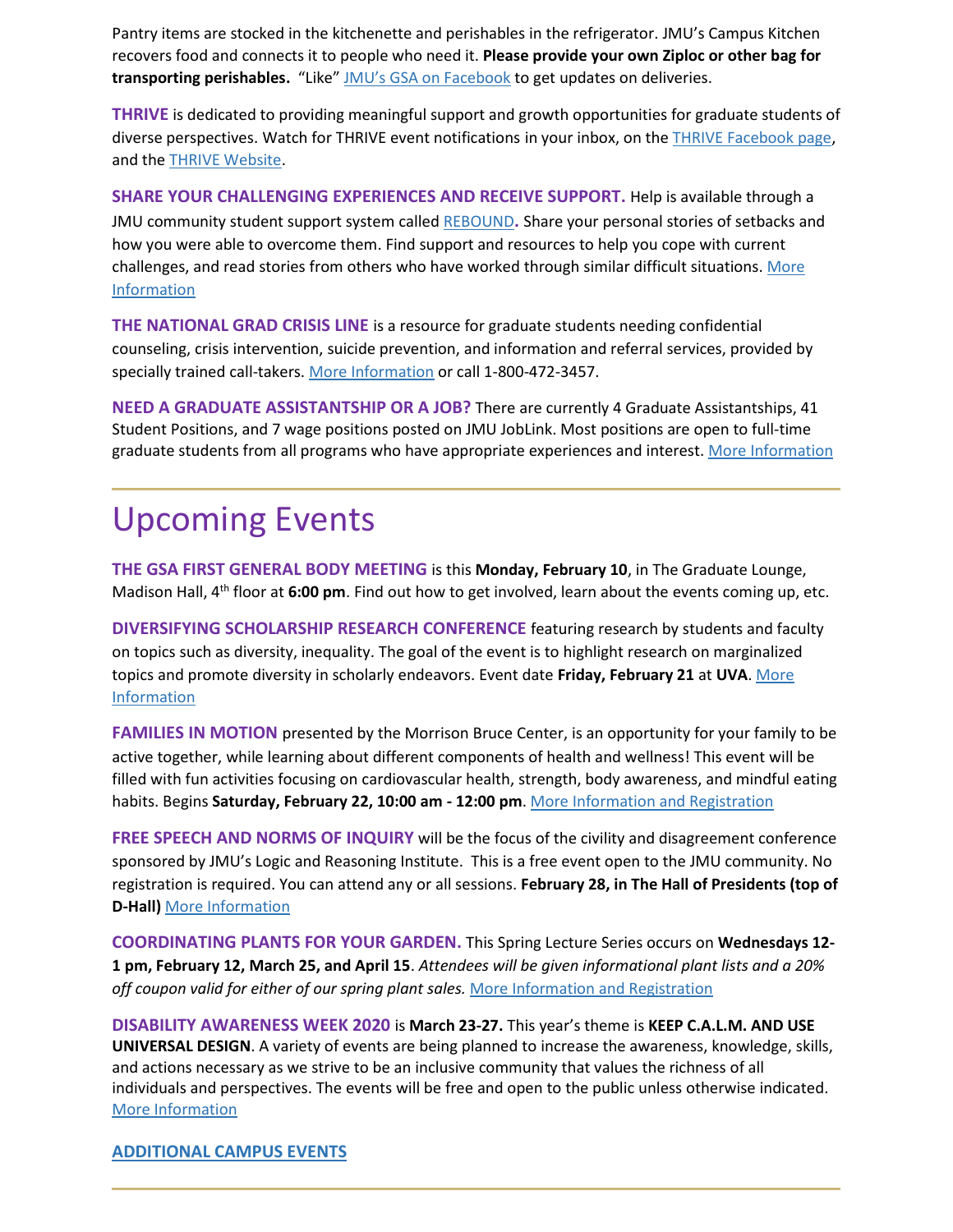### Downtown Calendar

**SONGWRITERS IN THE ROUND** featuring American artists Trent Wagler (Steel Wheels), Devon Sproule, and Clymer & Kurtz. Audience members will get up close and personal with the artists as they perform several of their songs and share about their music, songwriting process, and lives as musicians through a moderated interview and interactive Q & A session. **Thursday, Feb. 13, 8pm** at **Eastern Mennonite University's** Mainstage Theater, 1307 Park Rd. [More Information](https://emu.edu/music/events-and-performances)

**VALENTINE'S CULINARY ADVENTURE DINNER** featuring menus inspired by poets; Pablo Neruda-Chilean, Victor Hugo-French and Rumi-Persian. Three courses, choose one menu (Chilean, French or Persian) or mix & match from each poet's menu for each course! \$50 per person (tax and gratuity included) for dinner menu at **Food.Bar.Food, Friday, Feb. 14**. [More Information](https://www.foodbarfood.com/)

**GRIEF SHARE SUPPORT GROUP** Wednesday mornings (10-11:30) at **First Presbyterian Church**, Fellowship Hall. GriefShare is a 13-week seminar and support group for people grieving the death of a loved one. Contact Scott Thayer, sthayer@firstpreshbg.org, if interested in attending, or call (540) 434- 6551. **You may join the group at any time**. [More Information](https://www.facebook.com/events/3204212222925601/)

#### **[MORE DOWNTOWN EVENTS](https://www.visitharrisonburgva.com/calendar-of-events/)**

### Graduate School Dates & Deadlines

| <b>Deadline to Add with Departmental Permission</b>                                                                           |                 |
|-------------------------------------------------------------------------------------------------------------------------------|-----------------|
| The student must register for the course on MyMadison. A permission only saves a seat<br>2 <sup>nd</sup> Block                | 4/1/20          |
| Withdraw with "W" Grade or Change a Course Credit Option                                                                      |                 |
| Student will receive a "W" if they withdraw between last day to add/drop and this date. After                                 |                 |
| this date they will receive an "F" unless other arrangements made with professor.                                             |                 |
| <b>Semester</b>                                                                                                               | 3/20/20         |
| 2 <sup>nd</sup> Block                                                                                                         | 4/16/20         |
| <b>Spring Break (No Classes Meet)</b>                                                                                         | $3/9 - 3/13/20$ |
| <b>Registration for Summer 2020 Semester Begins</b>                                                                           | 4/6/20          |
| <b>Comprehensive Assessment Results &amp; Scholarly Document Submissions Due for</b><br><b>May 2020 Graduation Candidates</b> | 4/15/20         |
| <b>Graduate Showcase of Scholarship and Creative Activities</b>                                                               | 4/15/20         |
|                                                                                                                               | 4/16/20         |
| Deadline for Students to Submit Coursework to Faculty for Removal of Incomplete<br>Grades form Fall 2019                      |                 |
| Deadline for Faculty to Submit Grade Changes for Removal of Incomplete Grades<br><b>Fall 2020</b>                             | 4/30/20         |
| <b>Classes End</b>                                                                                                            |                 |
| <b>Semester</b>                                                                                                               | 4/30/20         |

#### **[ADDITIONAL DATES AND DEADLINES](https://www.jmu.edu/grad/grad-community/Graduate-Dates-and-Deadlines.pdf)**

### Tips from TGS (The Graduate School)

**The Student Handbook**. It is the responsibility of every student to know and follow the policies outlined in the JMU Student Handbook along with federal, state, and local laws.